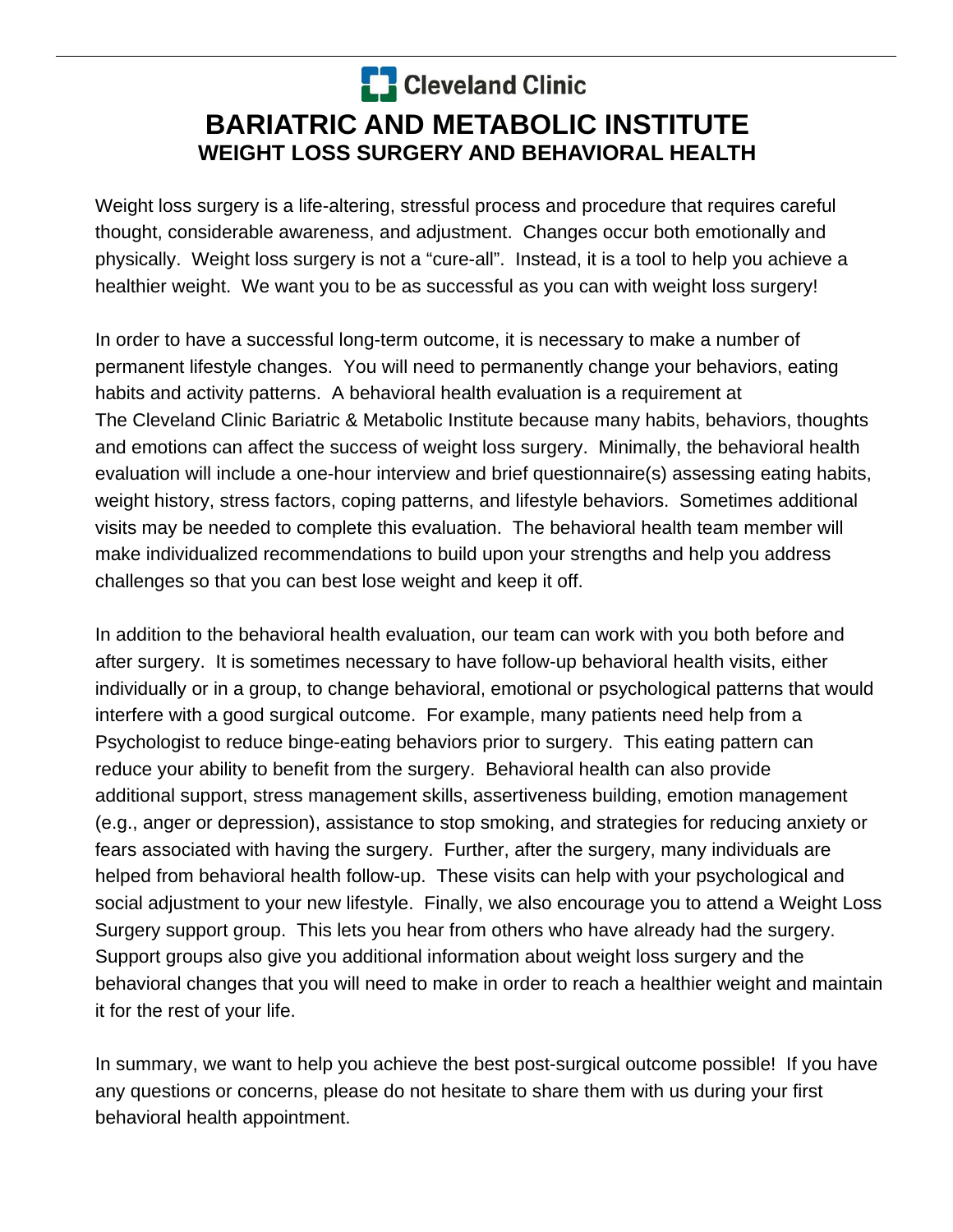**C** Cleveland Clinic

# **BARIATRIC AND METABOLIC INSTITUTE WEIGHT LOSS SURGERY AND BEHAVIORAL HEALTH**

### **Behavioral Health Considerations**

**Weight loss surgery is not a cure-all but rather a serious medical procedure that serves as a tool for establishing a healthier weight. In order to be successful over the long-term, it is also necessary to make permanent lifestyle changes in your eating and activity patterns.** 

#### **ROUX EN Y SURGERY:**

The Roux en Y surgical procedure reduces your stomach to the size of an egg (15cc). This dramatically reduces the amount of food that can be consumed without slowing your metabolism. The surgery also changes the type of foods that can be eaten.

- There are many possible medical complications associated with RNY surgery such as:
	- Dumping syndrome: this occurs when food too high in fat and/or sugar move rapidly through the intestinal pathway resulting in diarrhea, nausea, cramping, dizziness, sweating, and vomiting.
	- Nutritional deficiencies (e.g. vitamin A,  $B_{12}$ , D, E) and mineral deficiencies (calcium, iron, folic acid).
	- Stomach hernias and ulcers
	- Staple line or intestinal connection leak

#### **LAP-BAND SURGERY:**

- Although it is possible to remove the band (and thus reverse the surgery), the LAP-BAND is intended to be a permanent or long-term implant.
- The laparoscopic procedure involves inserting an inflatable gastric band through tiny (1cm) incisions in the abdomen and then fitting the band around the upper part of the stomach. This creates a small pouch about the size of an egg (15cc), which limits the amount of food that the stomach will hold at any time. The inflatable/adjustable ring controls the flow of food from this smaller pouch to the rest of the digestive tract. The patient will feel comfortably full with a small amount of food, and because of the slow emptying; the patient will continue to feel full for several hours thereby reducing the urge to eat between meals.
- The LAP-BAND procedure *requires* regular follow-ups to ensure the band is functioning correctly and check for any complications.
- In addition to dramatically reducing the amount of food that can be consumed, this procedure changes the types of food that can be eaten.
- The LAP-BAND is designed to be adjustable after surgery and to assist you in losing weight and maintaining your weight loss. However, following the surgery there are risks of complications associated with the placement, movement, infection, or leakage of the band or port.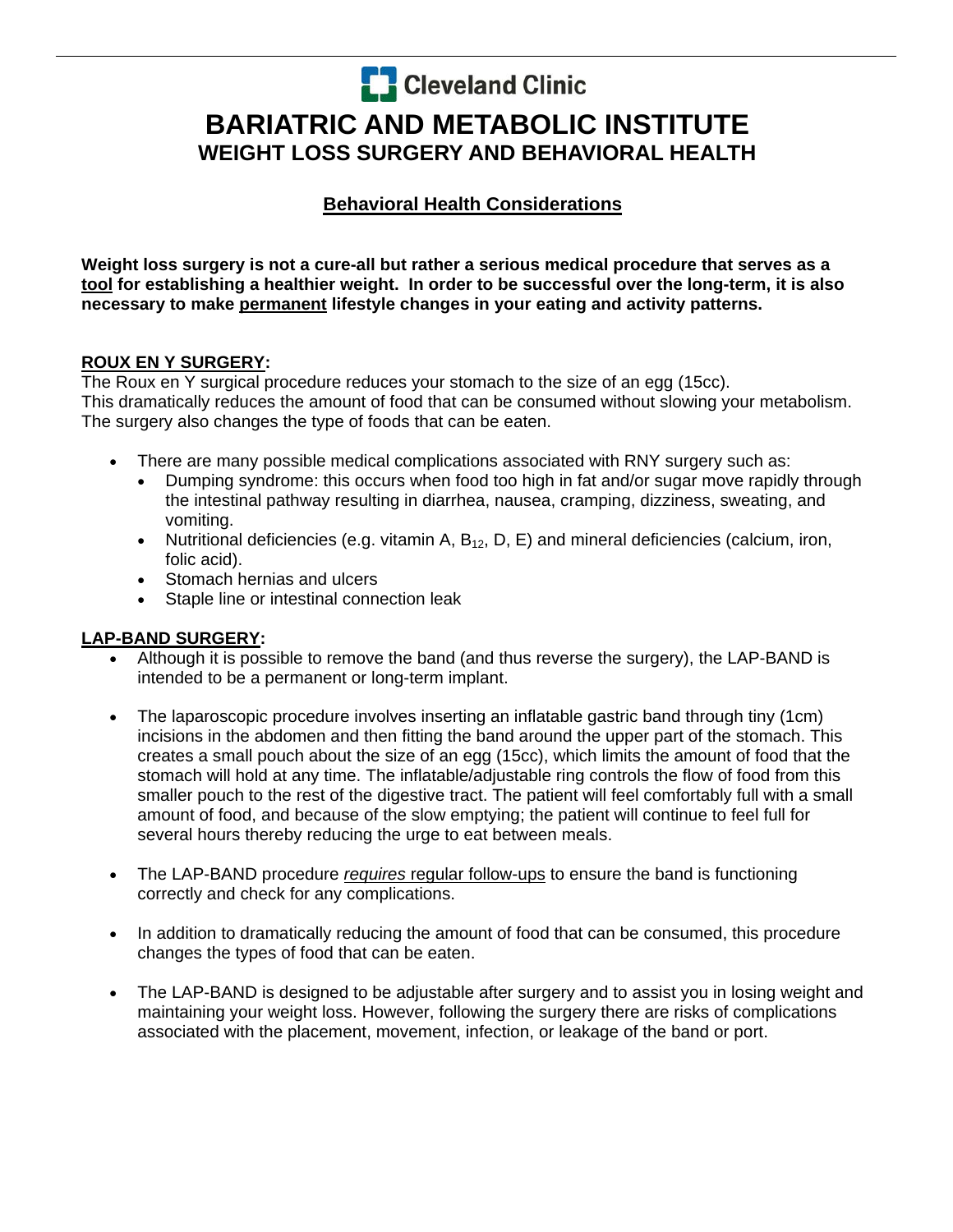**C** Cleveland Clinic

### **BARIATRIC AND METABOLIC INSTITUTE WEIGHT LOSS SURGERY AND BEHAVIORAL HEALTH**

1. In addition, some patients may experience post-operative gastric symptoms, such nausea and vomiting. There also remains the possibility that you may not lose weight or that you may even gain weight or that very rapid weight loss could cause health problems.

2. Some of the specific major risks associated with the LAP-BAND are:

| Band leakage                 | Enlargement of stomach pouch or band slippage |
|------------------------------|-----------------------------------------------|
| Erosion of band into stomach | Reflux                                        |
| Dehydration                  | Nausea                                        |
| Gas bloating                 | Ulceration                                    |
| Difficulty swallowing        | Psychological intolerances                    |
| <i>In rare cases</i> , death |                                               |

\*\*Some complications can be corrected through repositioning or replacement of the band but some may require band removal.

#### **Some of the risks associated with any laparoscopic surgery are:**

| Blood clots            | Damage to major blood vessels        |
|------------------------|--------------------------------------|
| Damage to spleen/liver | Perforation of the stomach/esophagus |
| Lung problems          |                                      |

- **Though weight loss surgery physically reduces the size of your stomach, it will not prevent you from eventually gaining back weight if you do not learn how to reduce the amount of food you eat and increase your physical activity to promote calorie burning.** 
	- It is entirely possible to "beat" the surgery by eating fatty foods or liquids (such as potato chips, milkshakes, ice cream, etc.).
- **Having a diagnosable eating disturbance before surgery increases the chances of gaining back weight. Weight regain often occurs 2-5 years after surgery.** 
	- Binge Eating Disorder and Night Eating Syndrome are linked with greater risk of weight regain.
	- Cognitive-behavioral consultation/psychotherapy are often necessary to treat such eating disturbances.
- **Individuals with mental health difficulties are at an increased risk of medical complications, emotional distress, and decreased satisfaction following surgery.** 
	- There is a higher rate of psychological difficulties in individuals with obesity compared to the national norm.
	- Clinical depression is the most reported illness.
	- A prescreening for psychological difficulties is important so that proper intervention can be instituted, reducing the risk of post-surgery complications.